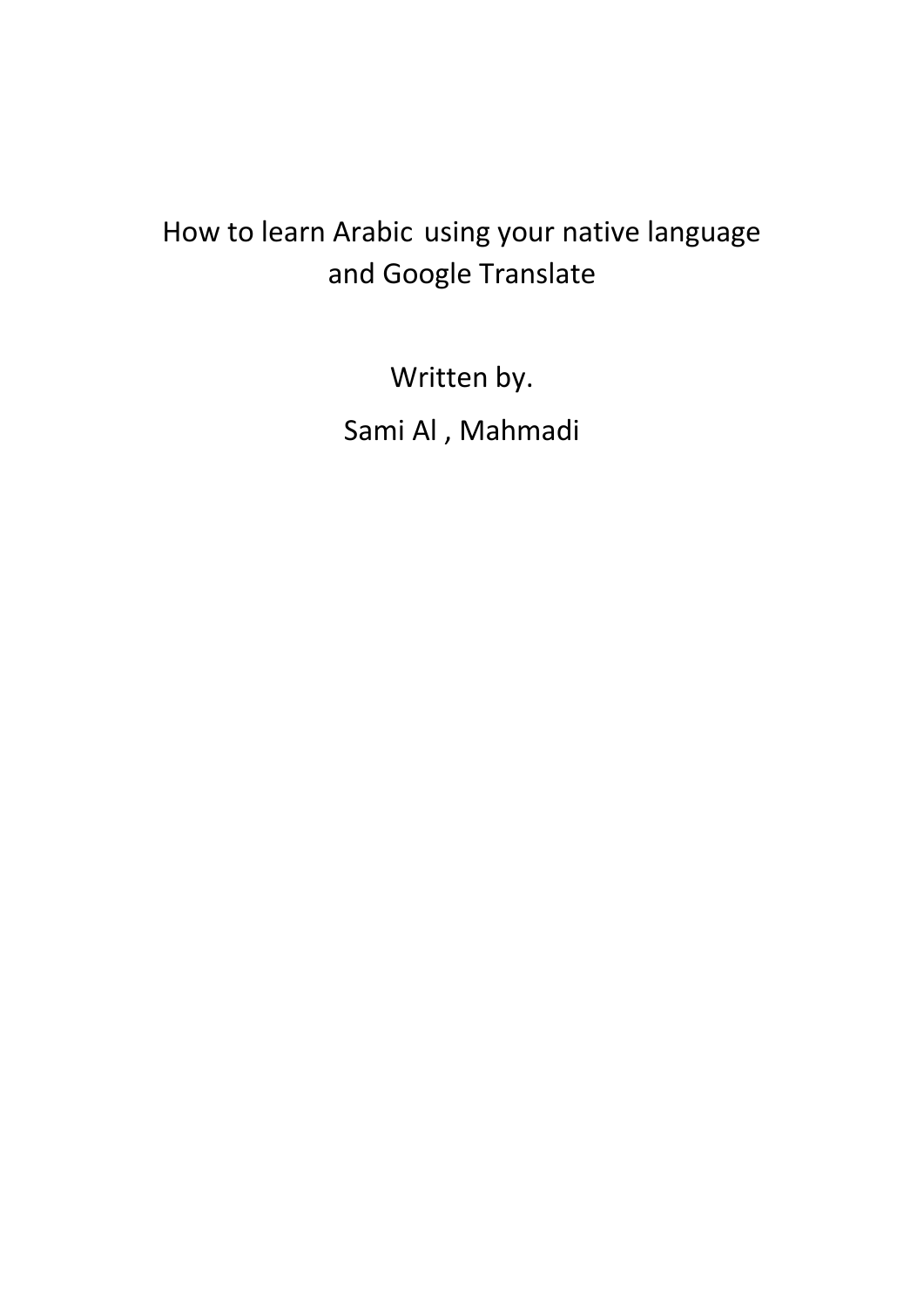The generation in this time is lucky, in the past the means used to learn Arabic were few, relying on dictionary, paper newspapers and study materials was so slow and difficult that most people were alienated and hated learning the language

Now in the age of the Internet there are many ways to learn, including Google Translate.

I will teach you Arabic until you celebrate it using Sami Al-Mahmadi's method of learning Arabic using Google Translate and in the following details I will explain the way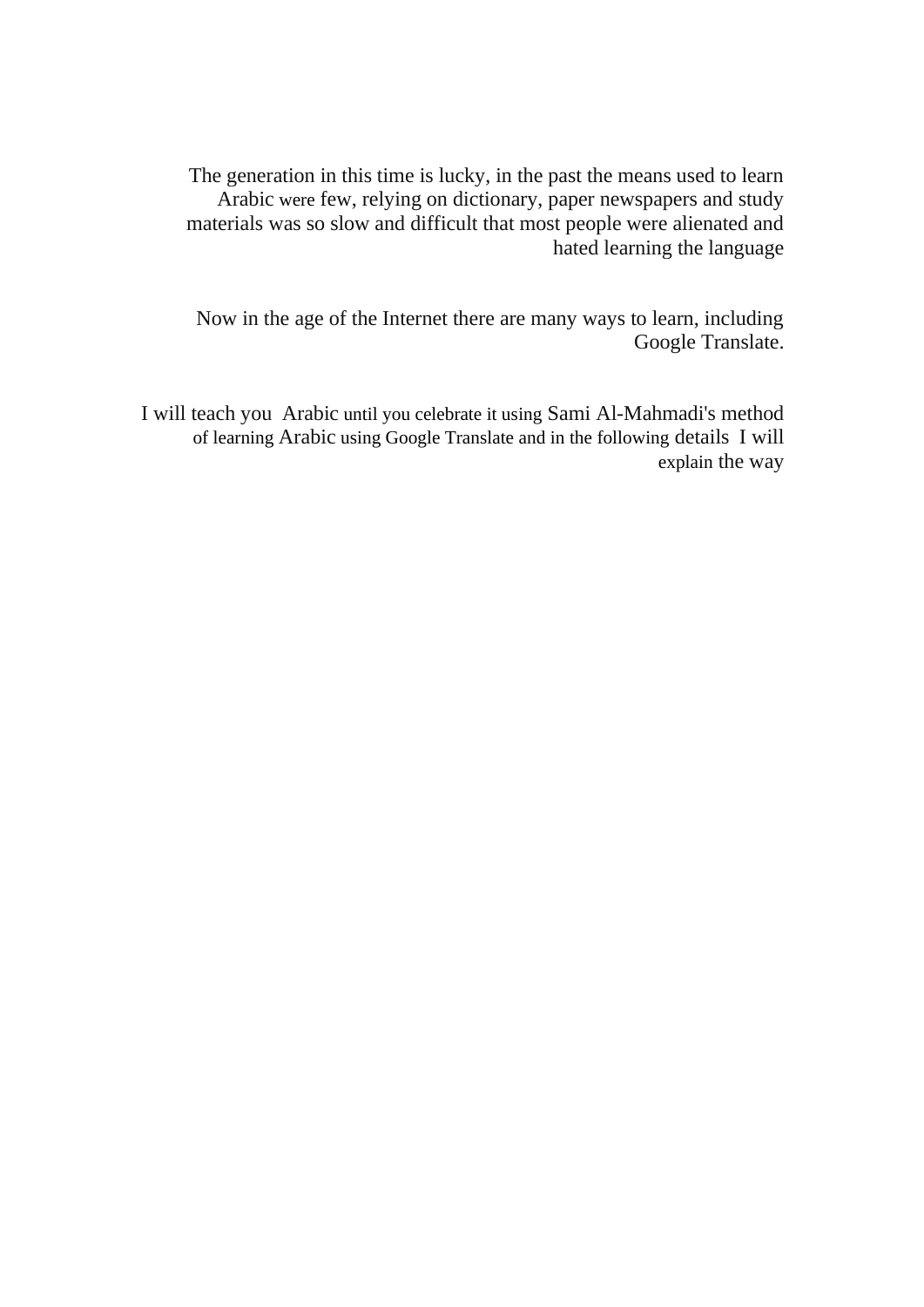What do you know about your mother tongue?

It was your mother tongue that you nursed as a child and learned it from your parents.

Is your native language official English or slang?

Sure, your mother tongue is colmphic, not official, which is the language of books and journalism.

Why?

Mother tongue is the language of your thinking you use language to conduct thought processes in your mind in other words you pour your mind into language templates which are words and sentences and expression terms and structural methods such as saying question and wonder and demand and simple phrase

So language is a pot of thought.

My way of learning is to use the mother tongue to get to the second language, the second language cannot replace the mother tongue in your mind, your mind will become translated from the mother tongue to the second language because your thinking is based on the mother tongue, which is the language of your thinking

In order to learn any language in the world you have to think about there are two stages that the language goes through first gained by listening and reading and secondly produced by speaking and by writing these are the skills of any reading language that speaks writing so you learn English you must think about it in other words become a second language of thinking for you but the dominant and dominant is the mother language which is the collequialEnglish that I learned from your father andofficial English that I learned in school, books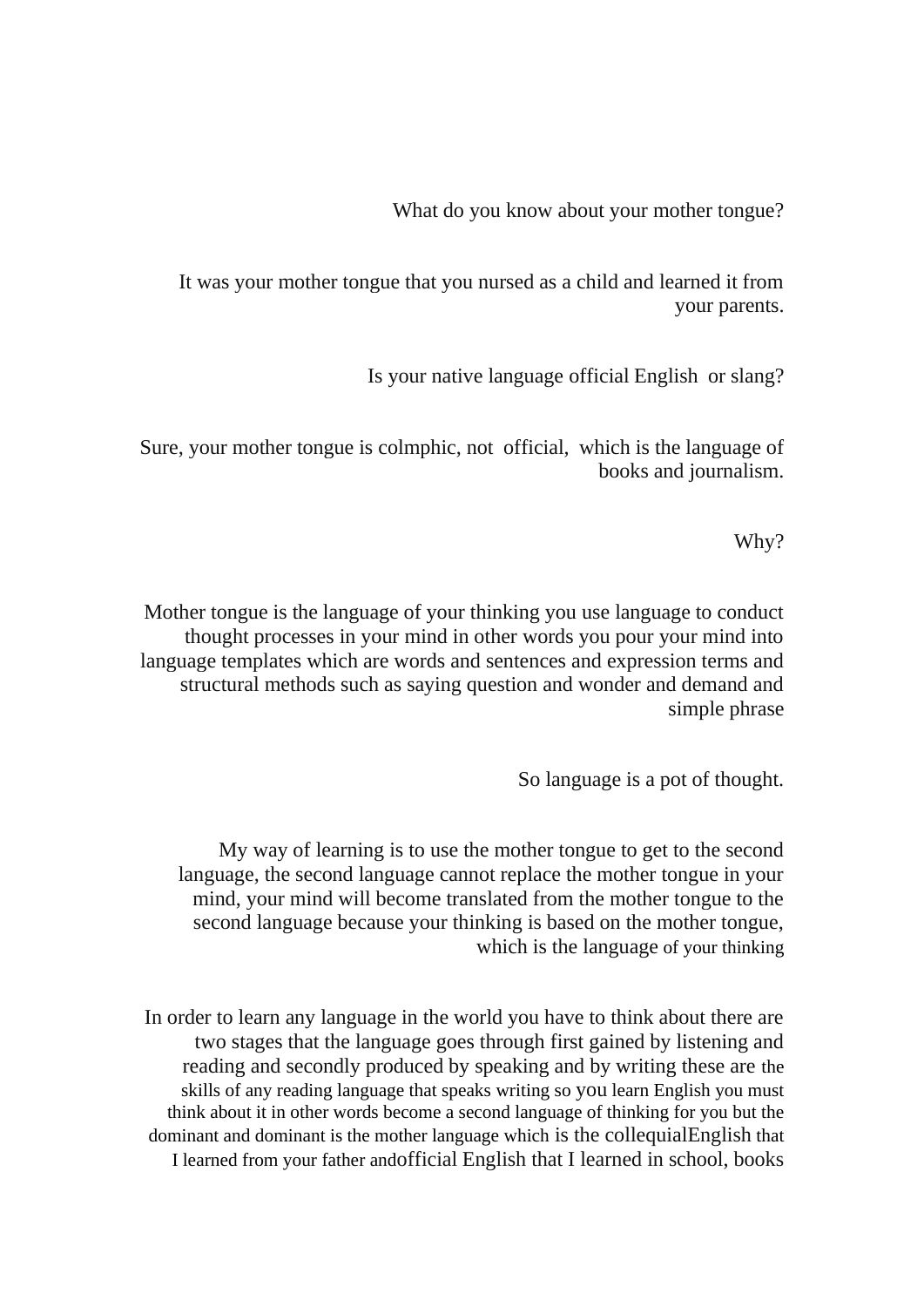and journalism, so when you come to think about using sentences and phrases of colury, but when you write a letter or a topic, you use theofficial

Sami Al-Mahmadi's way of learning using Google Translate is as follows:

- 1. Buy a university book with 200 papers one notebook at the beginning to learn the way so if you master the method buy more and more books
- 2. We will start from the mother tongue which is English to reach the second language, I mean from English toArabic
- 3. Write the English words every word on the right side each after two lines of word and leave the left side empty for arabic language words

4. You must choose your words from your environment and surroundings learn within the limits of your environment and surroundings if your environment is your home, neighbors, school and playground, you know within its limits words must come from your surroundings if the sea or travel or trade is not your surroundings so do not choose words from them because it is simply not your surroundings, the mother language formed from your surroundings only this does not mean narrowing the horizons of thought but to get used to your mind to build speech compositions by interacting with your surroundings so your words will turn around your surroundings And after mastering the language of thinking about your surroundings, expand the circle little by little, but the beginning is words that come from your surroundings.

5. Divide your words into words of movements and words of silence i mean what are the movements around you and what actions that do not have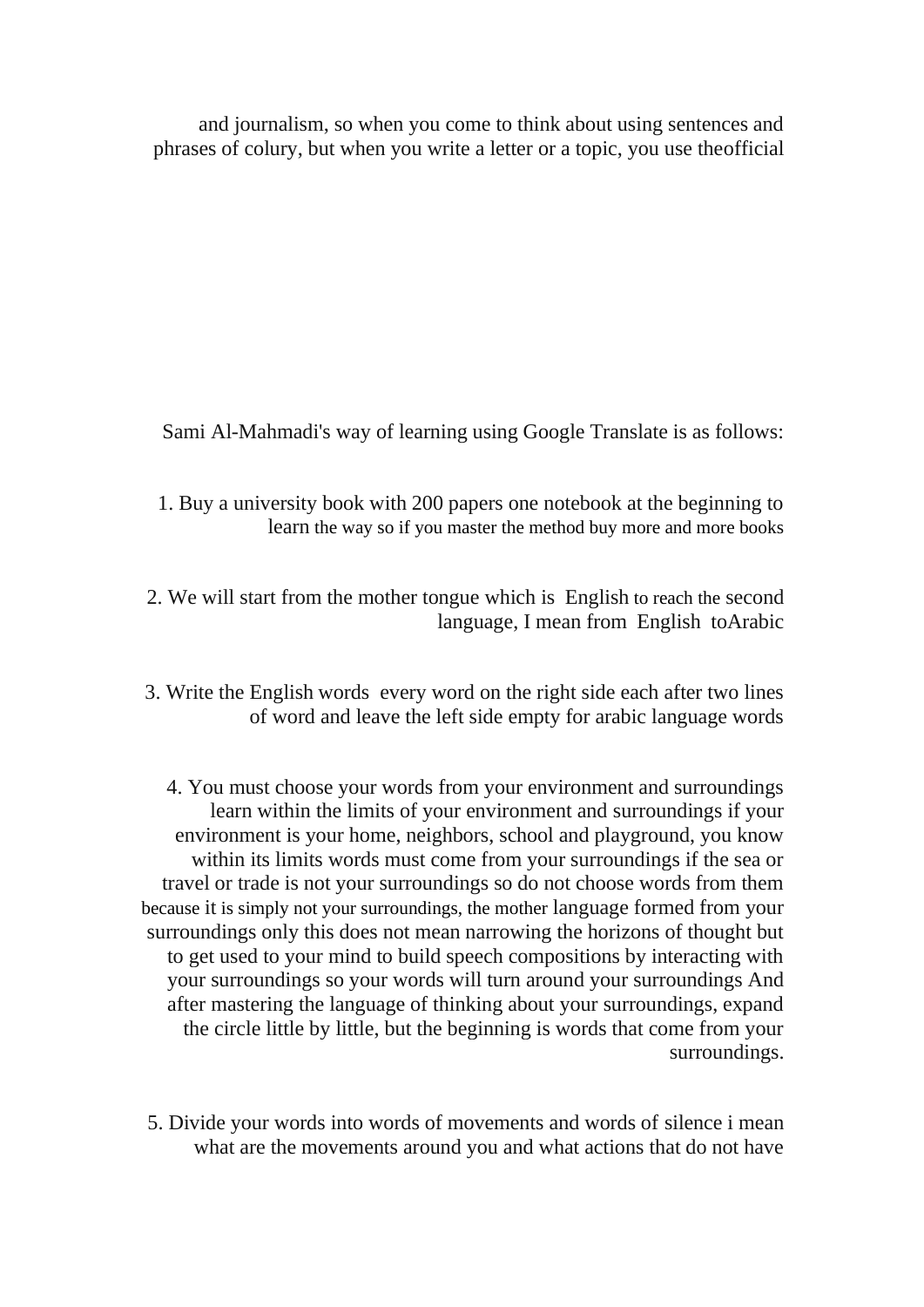movement like actions of feeling never felt movements and then go to the silent

6. Record the word that comes to your mind do not arrange any word of movement that comes to mind write it onthe right side fill the book with words remember Google Translate does not deal except with theofficial language which is the language of media, books andnewspapers

7.To know the meaning of the word inArabic open the site of Google Translate and type the English word and on the left side the translation will appear

8. Example: رقص word translated by dance write it in the notebook on the left side next to the Arabic word and to know the pronunciation press the pronunciation icon and pronounce it like it

9. If there are many Arabic words, look at the context in which the word camel is used, such as camel, arabic words such as جمل- جملُ -ملّ ج- sentences will appear, each of which is used in its own context, the word جمل means the animal of camels and the word جملُ , and means the collection of sentences and the word ملّ ج and means And make it beautiful and so on.

10. record the whole front page and do not jump to the second page until after the mental link between the English word and the Arabic word

11. See the words and repetition teaches the smarts to see for three days the same page and then put the book aside for five days and you are away from the book after five days open the front page and see just focus your attention on the English words without looking at the Arabic word if you remember all the words very quickly the mental link happened and you have to review from time to time it must be reviewed because it It is the most important but if you do not remember or remember only the word or remember its shape but forget to pronounce it, then it is necessary to review be sincere with yourself, faithful to it, if you do not remember very quickly, return for three days in a row and then stop and stay away for five days and so do in all pages remember do not jump from page to page to ensure that there was a mental connection believe me you will not forget and some words have a musical tone and pleasure in its pronunciation helps you remember and save